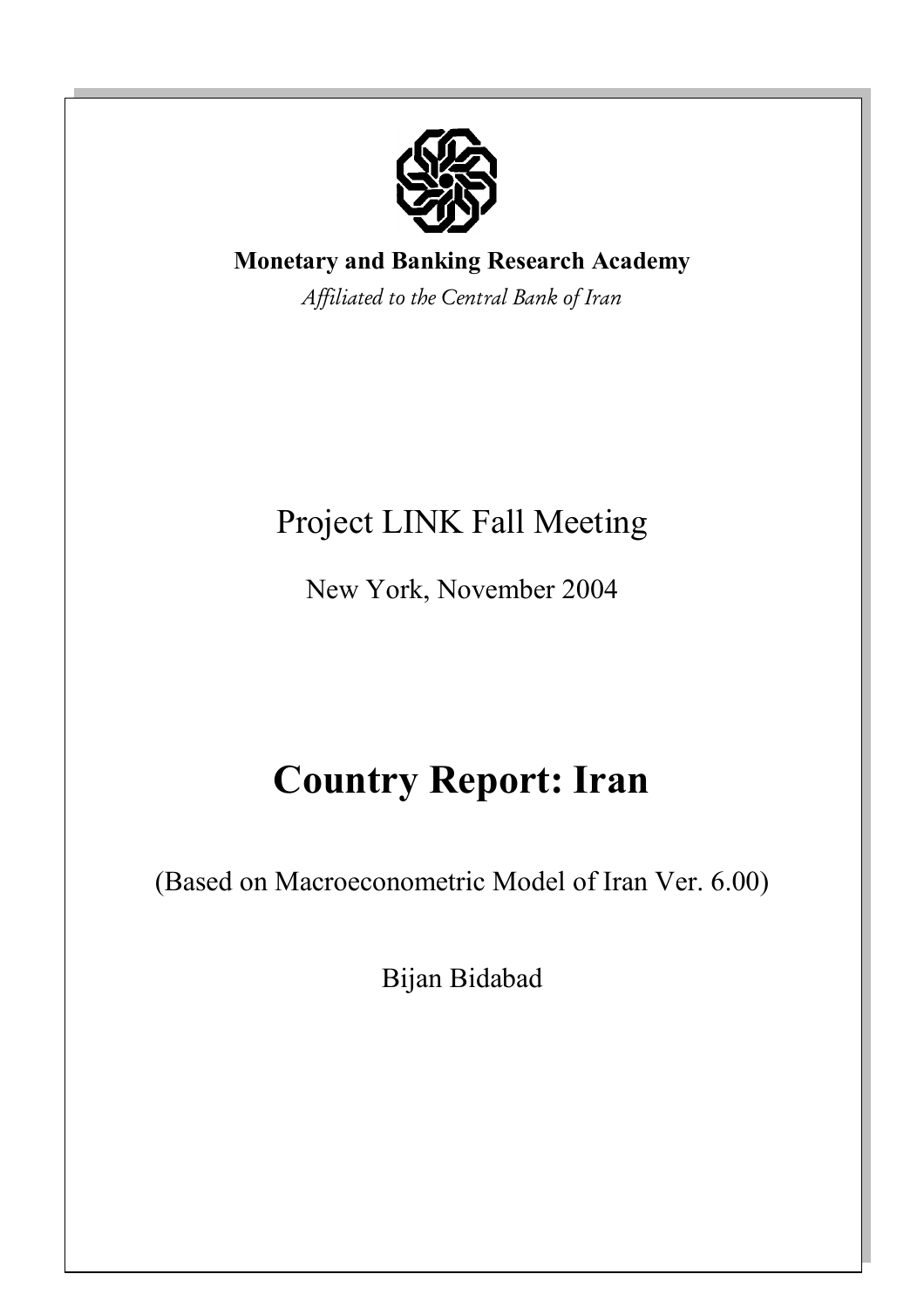#### **Country Report: Iran**

(Based on Macroeconometric Model of Iran Ver. 6.00)

*Project LINK Fall Meeting New York, November 2004* 

### Bijan Bidabad<sup>1</sup>

#### 1. Recent Trends

In a different way from the previous plans, Iran's  $3<sup>rd</sup>$  development plan (2000-2004) aimed for structural reforms in Iran's economy. Partial privatization of financial markets, balanced government budget, foreign exchange reserve fund/account (to stabilize the economy from oil price fluctuations), unification of exchange rate, and movement from fixed to managed float exchange rate system, revision of direct tax law to lower tax rates and indirect levies integration, revising foreign investment protection and inducement law, abolition of export surrender requirement, removing some non-tariff foreign trade barriers and changing the government budget booking to GFS standards, strengthening the capital market (Tehran Stock Exchange), expansion of financial sector, taking some steps in privatization of government's companies are the main reforms of the  $3<sup>rd</sup>$  development plan. However, high oil price put the economy in a stable and surplus position of income receipts.

 $<sup>1</sup>$  Research professor of economics</sup>

 $\overline{a}$ 

Monetary and Banking Research Academy (MBRA), Affliated to Central Bank of Iran. No. 189, Pasdaran Ave., Zarrabkhaneh, P.O. Box: 16765-1654 Tehran, I.R. of Iran. Tel.: (98.21) 2850456, 2855607-8, 2850041, 2850070 Fax: (98.21) 2850457 Email: [bijan-bidabad@mbra-cbi.org](mailto:bijan-bidabad@mbra-cbi.org) , [bijan\\_bidabad@msn.com](mailto:bijan_bidabad@msn.com)  <http://www.mbra-cbi.org> , [http://www.geocities.com/bijan\\_bidabad/](http://www.geocities.com/bijan_bidabad/)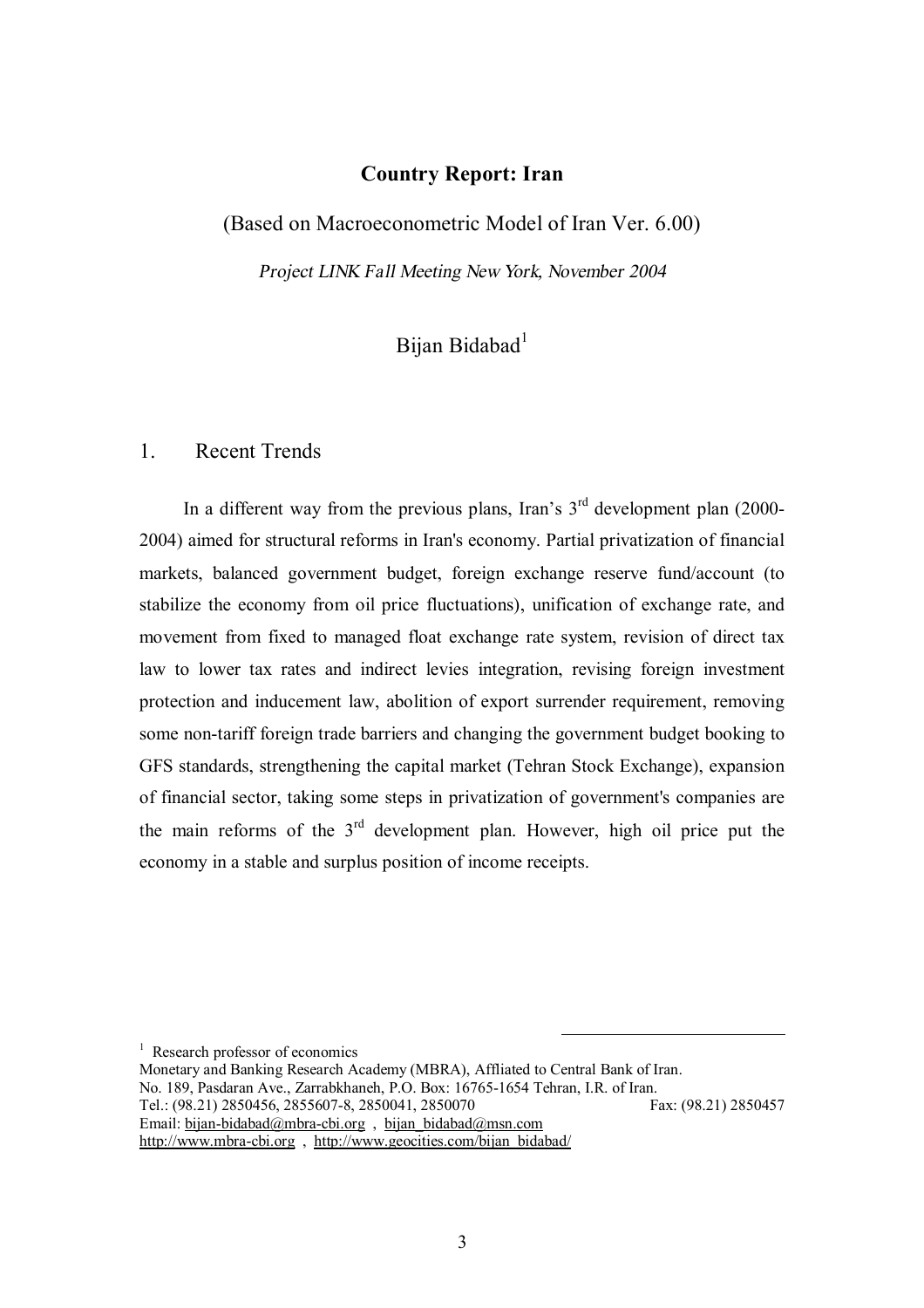| Population & Labor Force (1383) (1) |                |  |  |
|-------------------------------------|----------------|--|--|
| Population                          | 67.7 million   |  |  |
| Urban                               | 44.9 million   |  |  |
| Rural                               | 22.8 million   |  |  |
| Population Growth                   | 1.5 percent    |  |  |
| Population Density                  | 41 per Sq Km   |  |  |
| Active Population                   | 21.6 million   |  |  |
| Unemployment rate (1382:Q4) (2)     | $11.3$ percent |  |  |
| Literacy Rate (1381):               |                |  |  |
| 6 years and over                    | 84.9 percent   |  |  |
| 6-29 years                          | 95.6 percent   |  |  |

(1) Estimates of Management and Planning Organization

(2) Statistical Center of Iran

Source: Economic trends, Central Bank of Iran, No. 36, <http://www.cbi.ir/publications/PDF/etno36.pdf>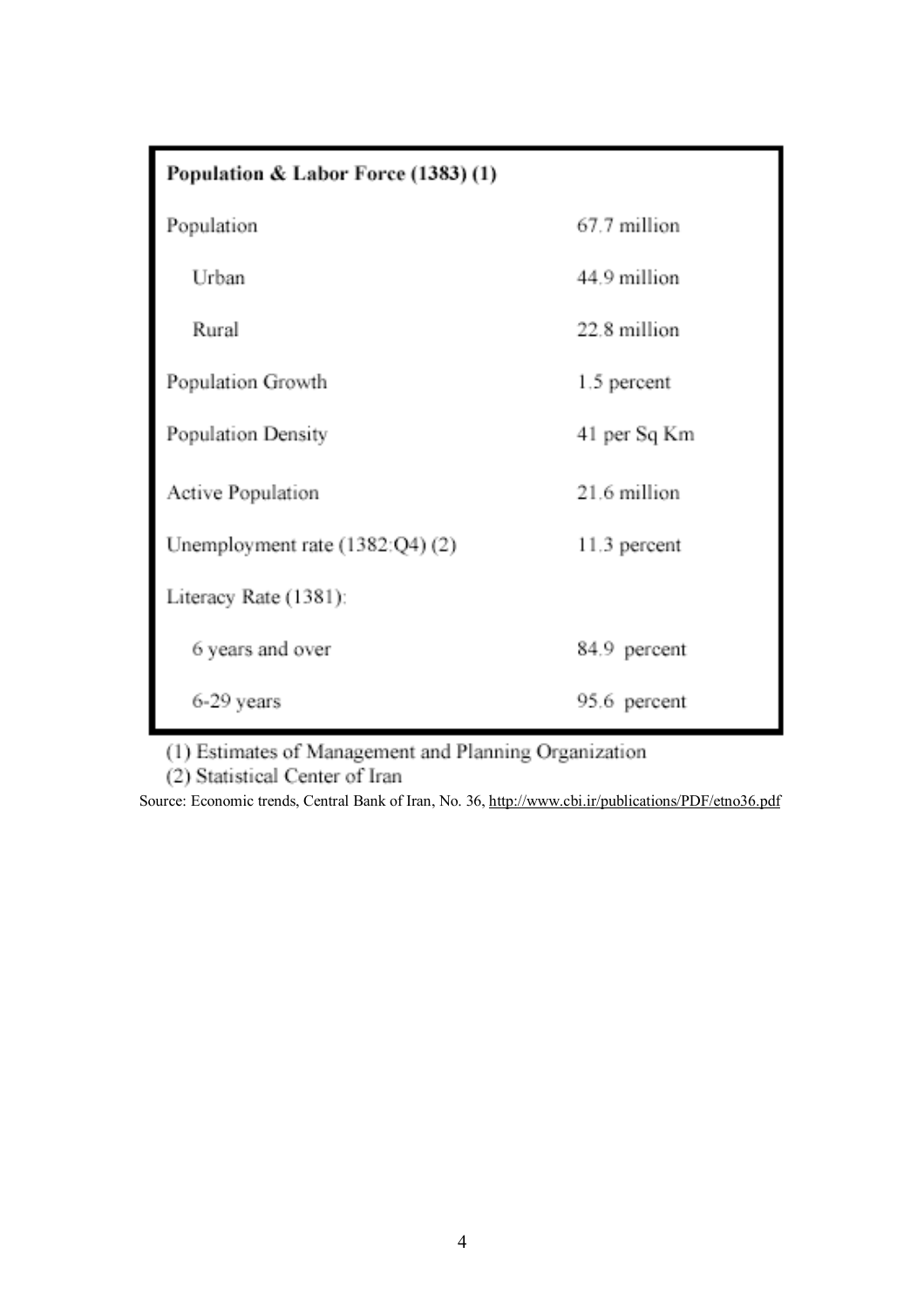Accordingly, the average rate of GDP growth for the period of 2000-2003 was equal to 5.5%. The average inflation rate was 13.8% which is nearly half of the second plan average. The following tables show the main macroeconomic variables after the revolution period.

| $\frac{0}{0}$              |           | $1st$ plan |         | $2nd$ plan | $3rd$ plan |
|----------------------------|-----------|------------|---------|------------|------------|
| Gregorian Calendar         | 1979-1988 | 1989-1993  | 1994    | 1995-1999  | 2000-2003  |
| Hijri Shamsi Calendar      | 1358-1367 | 1368-1372  | 1373    | 1374-1378  | 1379-1382  |
| Inflation rate             | 18.9      | 18.4       | 35.2    | 25.1       | 15.9       |
| Economic growth rate       | $-1.9$    | 7.4        | 0.5     | 3.2        | 5.5        |
| Investment growth rate     | $-6.5$    | 9.2        | $-14.2$ | 8          | 11         |
| Liquidity (M2) growth rate | 23.1      | 23.6       | 35.8    | 44.6       | 28.6       |
| Dollar/Rial % changes      | 29        | 12.1       | 58.6    | 24.6       | $-0.8$     |

Main economic variables during after the revolution period

Sourec: A quart of century ups and downs, review of Iran's economic changes, Ministry of Finance and Economic Affairs. 2004, Tehran, Iran.

Hijri Shamsi calendar starts at 21<sup>st</sup> March. 21 March 2004 Gerigorian is 1<sup>st</sup> day of 1383 Hijri Shamsi.

| <b>Billion Dollars</b> |           | $1st$ plan |      | $2^{na}$ plan | $3^{\text{rd}}$ plan |
|------------------------|-----------|------------|------|---------------|----------------------|
| Gregorian Calendar     | 1979-1988 | 1989-1993  | 1994 | 1995-1999     | 2000-2003            |
| Hijri Shamsi Calendar  | 1358-1367 | 1368-1372  | 1373 | 1374-1378     | 1379-1382            |
| Oil export             | 14.6      | 15.5       | 14.6 | 15.4          | 22.6                 |
| Non-oil export         | 0.6       | 2.3        | 4.8  | 3.1           | 4.5                  |
| <b>Import</b>          | 11.7      | 22.2       | 11.8 | 13.7          | 20.1                 |

Main economic variables during the after revolution period

Sourec: A quart of century ups and downs, review of Iran's economic changes, Ministry of Finance and Economic Affairs. 2004, Tehran, Iran.

Hijri Shamsi calendar starts at 21<sup>st</sup> March. 21 March 2004 Gerigorian is 1<sup>st</sup> day of 1383 Hijri Shamsi.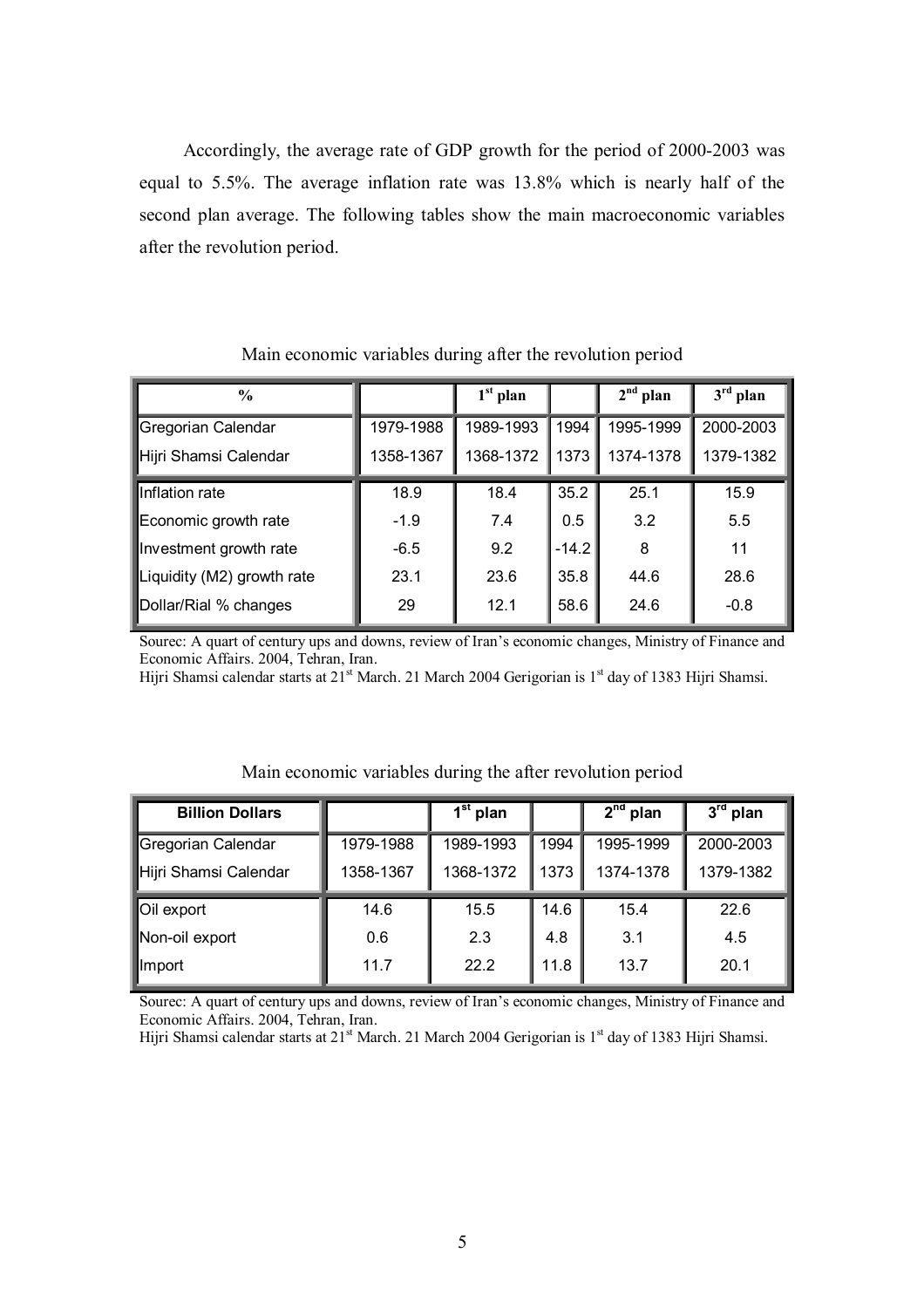

Source: Economic trends, Central Bank of Iran, No. 36, <http://www.cbi.ir/publications/PDF/etno36.pdf>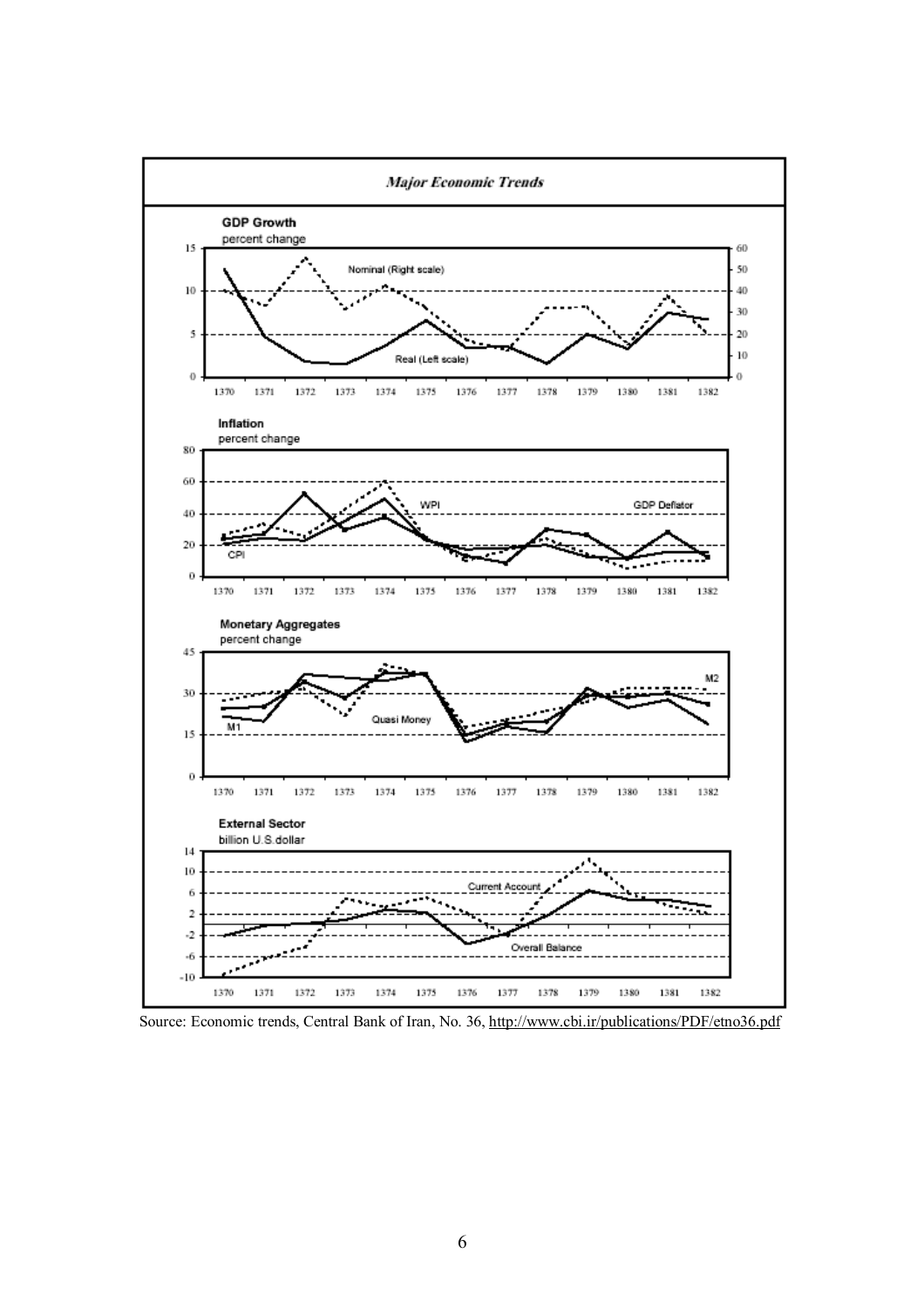

Source: Economic trends, Central Bank of Iran, No. 36, <http://www.cbi.ir/publications/PDF/etno36.pdf>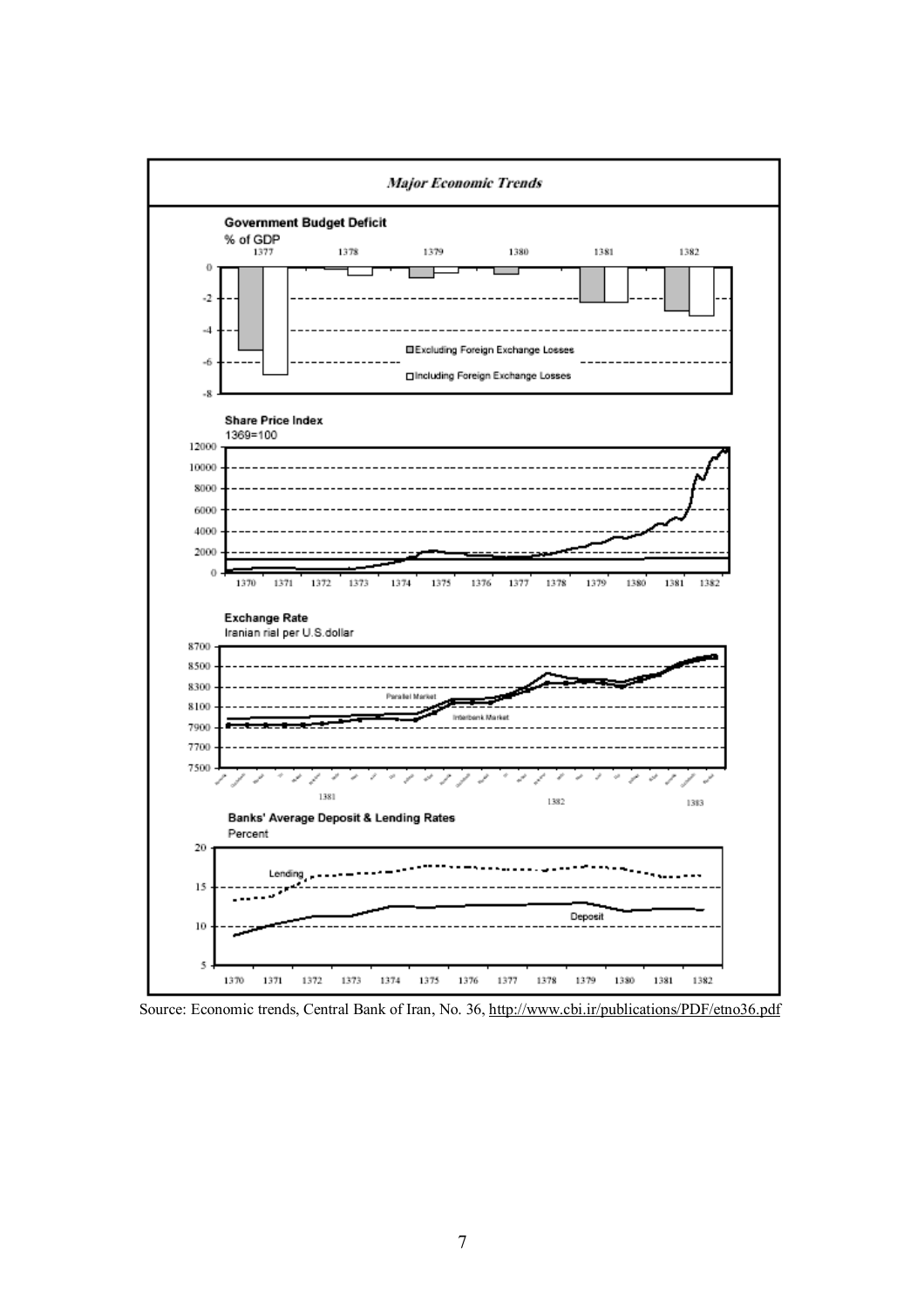#### 2. National policy assumptions

#### **Foreign Exchange System**

The currency of Iran is Iranian Rial. Prior to March 21, 2002, the exchange rate system consisted of two official rates, the "oil-notional rate" used for government budget and some external transactions. The "non-oil export" or "certificate of deposit" rate was effectively equivalent to market exchange rate at Tehran Stock Exchange (TSE rate) and applied to non-oil export receipts and regular import transactions.

From the beginning of Iranian fiscal year March 21, 2002, a unified managed float foreign exchange system was adopted. Exchange rates unification was launched along with elimination of all exchange restrictions on current account transactions prior to March 2002. Therefore all foreign exchange transactions that formerly took place in TSE were shifted to a newly established interbank market. The basic official rate (oil-notional) was eliminated, and the exchange rate was unified to the rate prevailing at TSE market before unification.

In the subsequent years, exchange rate is determined under a managed floating system. Thus, all foreign exchange regulations in the areas of transactions of goods, services, and banking operations were revised with the aim of complying with the new regime. In this market, in addition to the central bank, other banks can buy and sell foreign currencies. Thus, exporters are availed with full options in managing their foreign exchange resources. But there are some restrictions on foreign exchange capital account.

It is assumed that this system will go on during the forecast period.

#### **Trade Reforms**

According to imports and exports regulations, imports are classified as "authorized", "conditional" and "prohibited" goods. Import of "authorized" goods require no special license and permission, while import of "conditional" goods requires licensing by respective authorities. "Prohibited" goods are those which are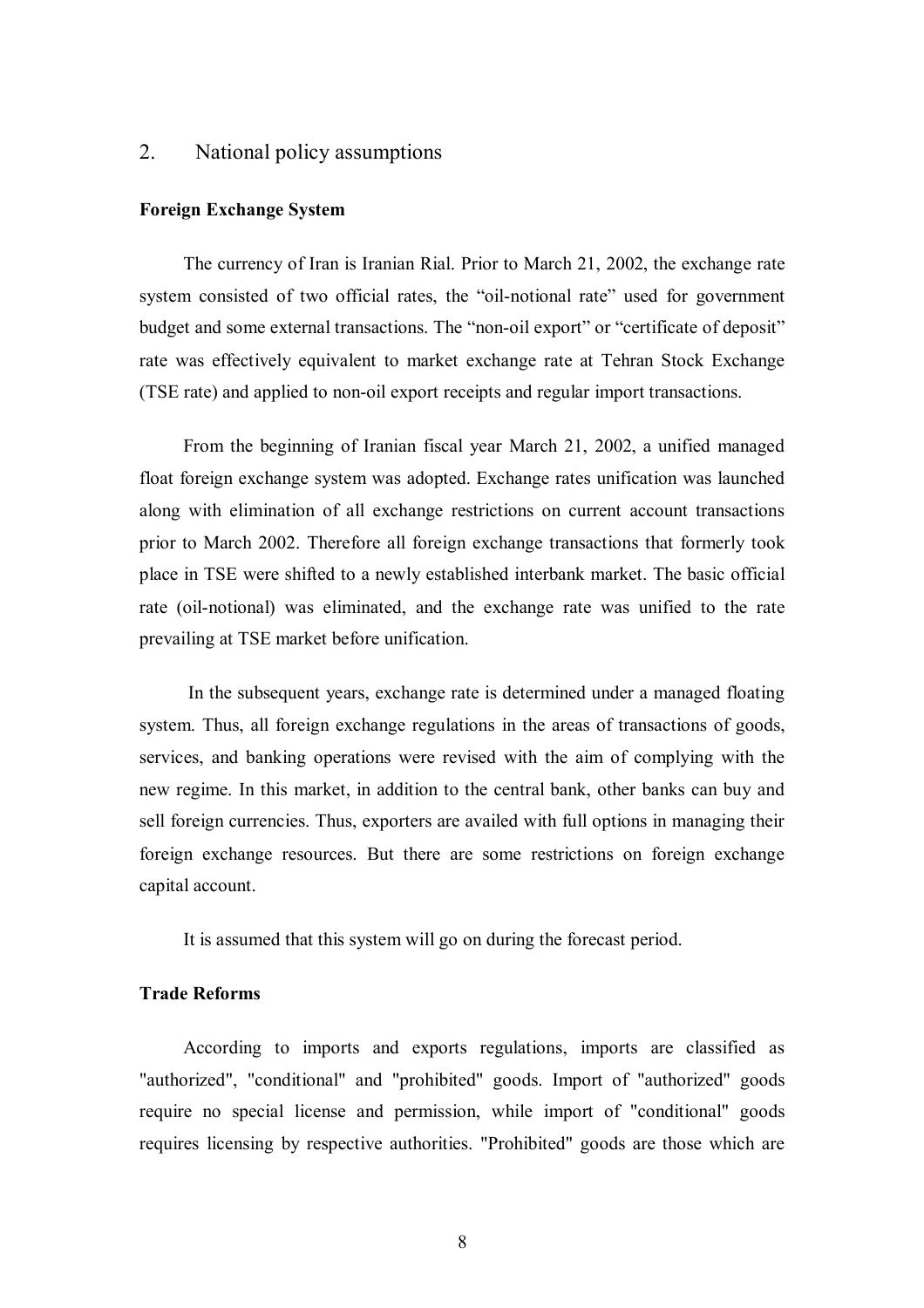forbidden by laws. As a whole, elimination of certification issuance procedures for almost all import items in conditional category was reduced to make more liberalization in foreign trade system.

To remove barriers to trade and restricting the smuggling, Ministry of Commerce announced a list of permitted intermediate goods and capital goods as well which are importable without foreign exchange transfer. To maintain coordination between foreign exchange and trade policies, the Ministry of Commerce revised the regulations pertaining to duties and tariffs. In this regard, downward adjustments were put into effect by a ratio of 5/22 as of March 21, 2002 and all import duties, taxes, and charges (except commercial profit tax) were unified for the March 21, 2003 and a 4 percent duty rate is levied as a base for custom duties. New conditions were also set for using short-term credit lines (refinance) for importers. Thus, the import of spare parts and manufacturing machinery by private sector are authorized through this facility.

To promote non-oil exports, the Export Promotion Funds was established. To further liberalize the non-oil exports, export of all goods and services was exempted from surrender requirement as March 21, 2002. This was a very important improvement in Iran's non-oil export. To compensate incurred losses of exporters due to exchange rate fluctuations, such as drastic fall of world prices of exported goods, some protections were defined through Export Guarantee Fund. Accompanying with these arrangements, Ministry of Commerce announced a new export rewards payments since 2002. Accordingly, goods with 10 to 100 percent of their domestic value-added, receive a reward of 1 to 3 percent of export values. In addition, 1 to 3 percent of export value shall be rewarded for marketing and export of new commodities. In other development, the comprehensive export promotion program was approved. The main targets of this program revolve around market competitiveness, reduction in public sector ownership, grant of explicit subsidies, reduction of tariffs and extension of banking facilities to export sector.

It is expected that this will be going on during the forecast period.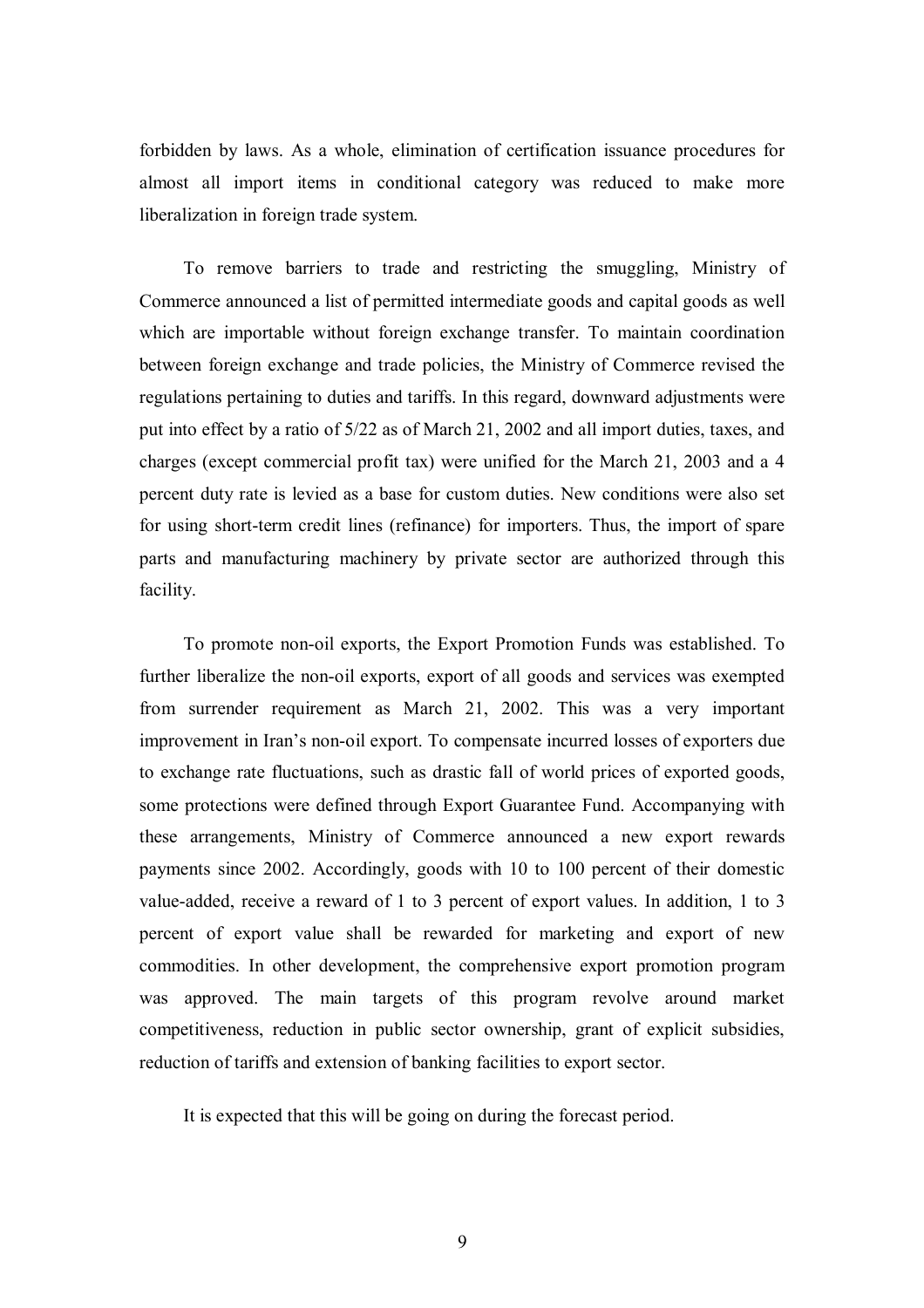#### **Foreign Investment**

The "Law for Attraction and Protection of Foreign Investment" was revised in 2002. In the revised version, the maximum share of foreign investment in all economic sectors is set to 25 percent and in all activity to 35 percent. The oil sector is exempted from these limits.

It is expected that there will not be any upheaval in Iran's foreign investment. That is, there is no expectation for capital account liberalization.

#### **Monetary Policies**

The Money and Credit Council (MCC) approved the following policies to be implemented in 2004:

1. Public banks are authorized to extend up to 45% increase in outstanding of nonpublic sector facilities in 2004 without limitation of credits sectoral allocations. The share of various sectors out of total increase in the outstanding facilities of non-public sector for commercial banks are as follows:

| Sectoral allocation of credits to non-public sector (percent) |     |  |
|---------------------------------------------------------------|-----|--|
| Agriculture and water                                         | 25  |  |
| Manufacturing and mining                                      | 32  |  |
| Housing and construction                                      | 28  |  |
| <b>Exports</b>                                                |     |  |
| Domestic trade, services and miscellaneous                    |     |  |
| Total                                                         | 100 |  |

2. The provisional interest rate for short-term deposits was determined at 7 percent, and for term investment deposits was set at 13-17 percent per annum. Banks are allowed to set their rates on two, three, and four-years deposits within the above range.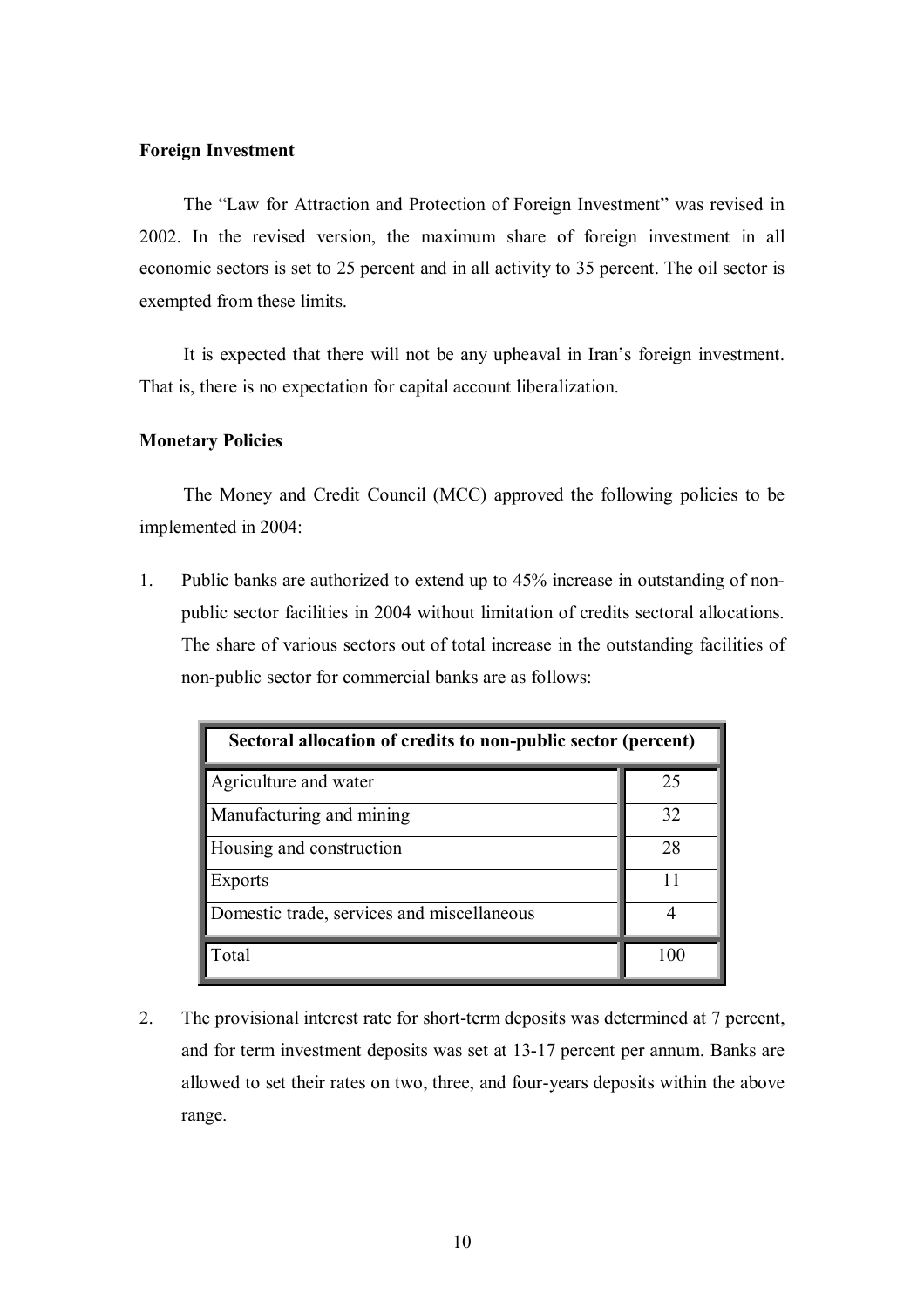- 3. Excepted (minimum) banking loans interest rates for manufacturing, mining and export sectors reduced by one percent compared to 2003 rates. The interest rates for other sectors in public banks are the same as before. Thus, it is also assumed that the loans interest rates of banking system will reduce by 1% at 2004 and remain unchanged in 2005.
- 4. To reach the targets of the  $3<sup>rd</sup>$  Plan regarding inflation rate controls, Central Bank of Iran targeted liquidity growth within the range of 20-24 percent.
- 5. Central Bank of Iran was authorized to issue 5 trillion Rials participation papers (bonds) with 17 percent minimum interest rate.
- 6. Reserve requirement ratios for public commercial banks, private banks and nonbank credit institutions unified equal to weighted average of reserve requirement ratios at end of 2003 for different financial institutions. Central Bank of Iran is authorized to change this rate up to  $\pm 3\%$ .

The above conditions are also adopted as policy assumptions for the forecast period.

#### **Fiscal Policy**

According to the 2004 government budget law, the following guidelines are drawn:

- 1. According to budget law, increase in outstanding of directed banking facilities in 2004, is to be up to 3 trillion Rials. Public sector share of this increase is 25% and of cooperative and private sectors 75%. At least 65% percent of the share of cooperative and private sectors shall be distributed among deprived provinces.
- 2 Government is allowed to sell up to the ceiling of 16.1 billion \$ in 2004. Moreover, the Central Bank is responsible for regulating foreign exchange market and management of BOP.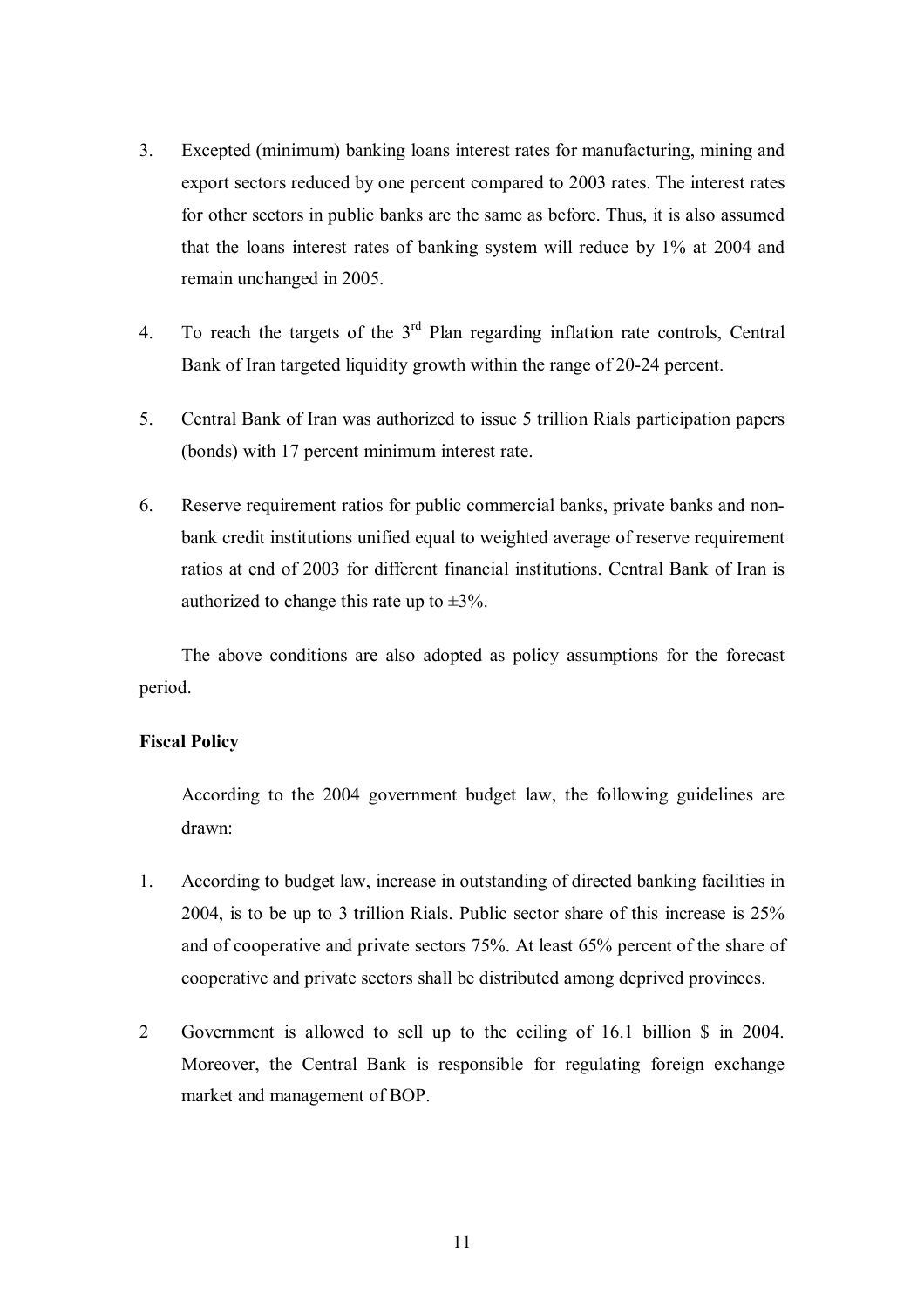- 3. The accounting rate of government foreign exchange sale is based on interbank market rate. Government is allowed to provide and guarantee financial resources up to 9.3 billion \$ from foreign capital markets in form of project finance contracts or partnership.
- 4. Government is allowed to issue 10 trillion Rials participation papers<sup>2</sup> to accelerate the implementation of acquisition of non-financial assets. Of this amount, 2 trillion Rials is allocated to road and transportation sector, 2.5 trillion Rials to water resources and 5.5 trillion Rials to other projects. Public corporations are also allowed to rise up participation papers issuance to 3.2 trillion Rials through issuing participation papers for completing projects of acquisition of non-financial assets.
- 5. Government current and development expenditures are assumed to be according to approved amounts for 2004 and grew by the growth rate of previous year for 2005.

It is also assumed that there will not be any important changes than the above picture of government budget structure in our forecast period.

#### **2. International Environment**

Oil prices have been rising and are over \$20.00 per barrel higher than last year prices. What are the chances for prices to return to \$30 per barrel and what are the risks for even higher prices? This lost answer will be the most important variable in the Iran's economy. As the following graph shows the oil prices has an increasing pattern. But as a national model builder, we can not forecast the future of this variable in our national framework and any assumption regarding crude oil price may highly affects the forecasts of Iranian economy. However, we assumed that 30% increase in 2004 and 0.7% increase in 2005 crude oil prices may be regular (non-optimistic and non-pessimistic). These estimates are according to April-August price increase for

<sup>&</sup>lt;sup>2</sup> Participation paper is some kind of bond with guaranteed and determined minimum interest rate. This invention is used to finance investment project and the final interest rate will be determined at maturity in some excess of minimum rate.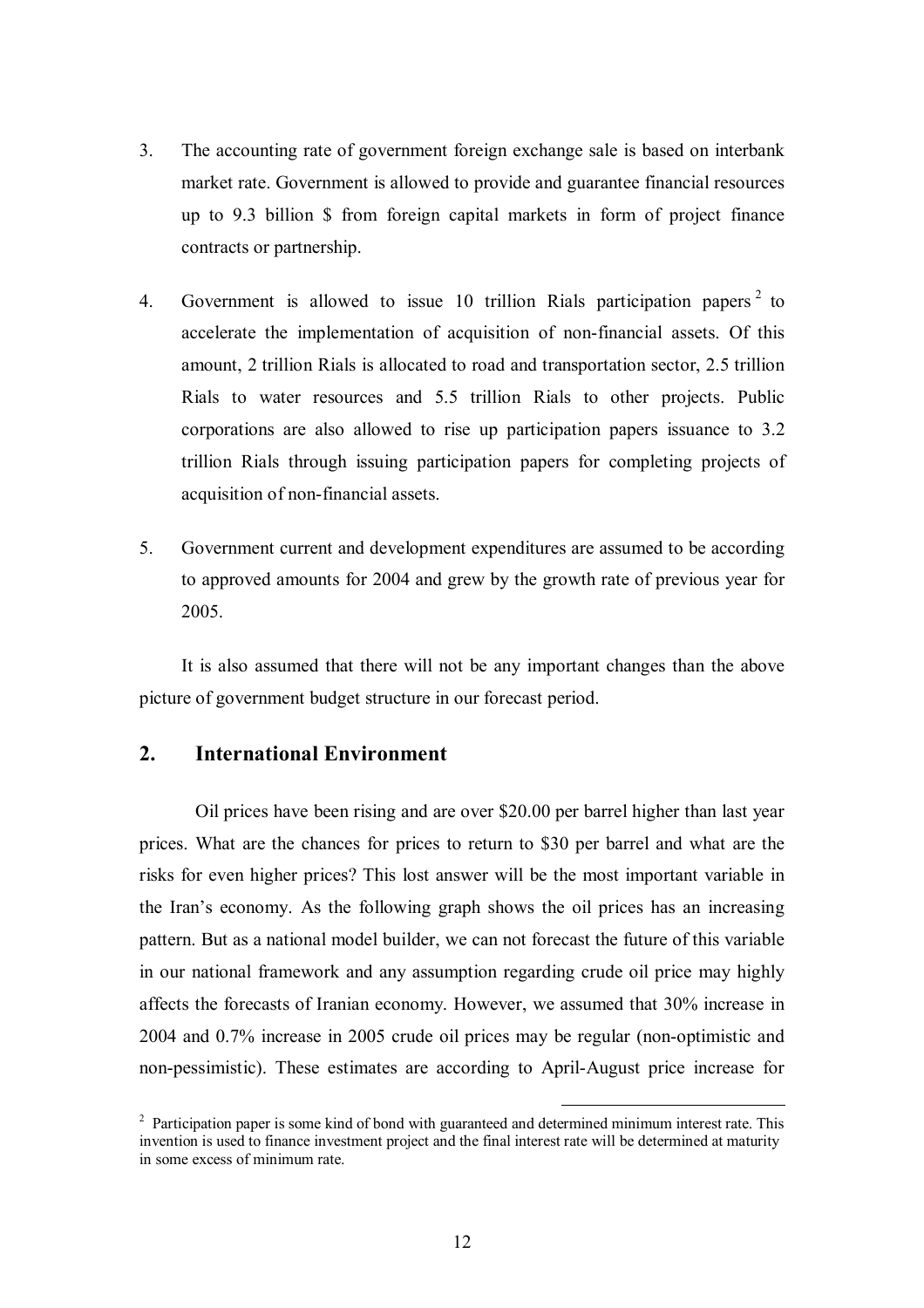2004 in comparison with 2003, and on an annual price forecast of 2005 given by international energy outlook<sup>3</sup>.



It is also assumed that the foreign economic variables of our model obey the assumptions of IMF world economic outlook<sup>4</sup> in advanced economies prices and productions. In this regard we assume that advanced economies output will grow by 3.5 and 3.1 percent in 2004 and 2005. The consumer price annual percent changes will be 1.7 for both 2004 and 2005. An annual increase of 0.5 percent of Libor is also adopted for 2004 and 2005 according to IMF world economic outlook forecasts. However, these variable less affect on Iran's economy than the crude oil price.

#### **4. Forecast Summary**

The following table shows the forecast of the Macroeconometric Model of Iran Version 6. for some selected variables.

 $\overline{a}$ 

<sup>&</sup>lt;sup>3</sup> <http://www.eia.doe.gov/oiaf/ieo/oil.html>

<sup>4</sup> IMF world economic outlook, April 2004, International Monetary Fund.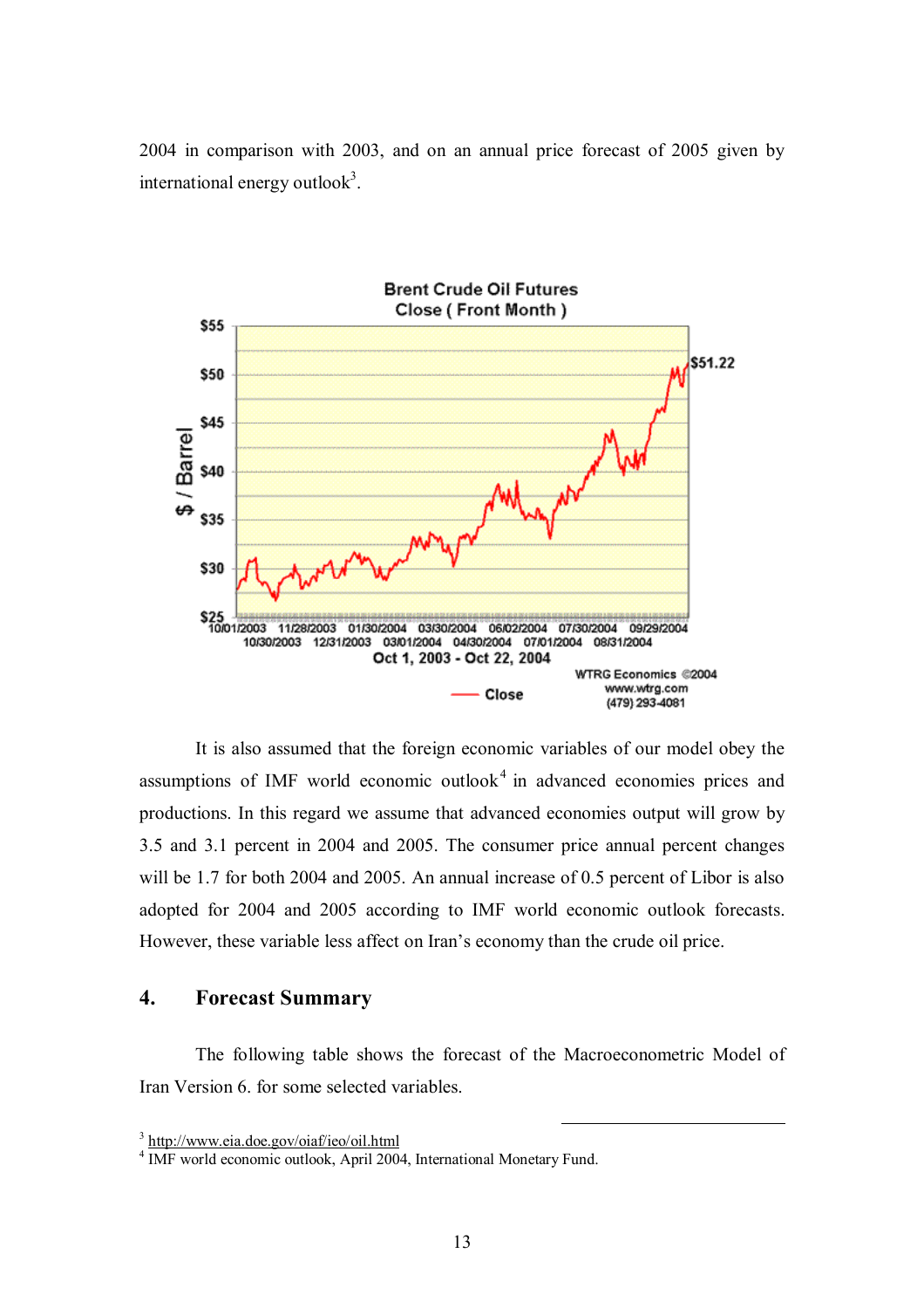| <b>%change</b>                                      | 2003     | 2004                            | 2005          |
|-----------------------------------------------------|----------|---------------------------------|---------------|
|                                                     |          | <b>Actual Forecast Forecast</b> |               |
| Real private consumption                            | $4.4\%$  | $10.1\%$                        | 10.2%         |
| Consumer price index                                | 15.6%    | $10.7\%$                        | 10.9%         |
| Market exchange rate, Rials/Dollar                  | $3.8\%$  | $8.0\%$                         | 17.1%         |
| Employment, thousand persons                        | 4.9%     | $5.6\%$                         | $5.2\%$       |
| Real gross domestic product at market prices        | $6.7\%$  | $11.3\%$                        | 10.5%         |
| Real non-oil gross domestic product at market price | $5.9\%$  | $12.7\%$                        | 11.6%         |
| Real investment                                     | $10.1\%$ | 33.1%                           | 20.8%         |
| Non-organized market interest rate (change)         | $0.0\%$  |                                 | $11.9\%$ 2.7% |
| Liquidity                                           | 26.1%    | 22.0%                           | 20.3%         |
| Import of goods                                     | $30.7\%$ | 39.7%                           | 13.9%         |
| Import of services                                  | 24.0%    | $13.6\%$                        | 12.0%         |
| Unemployment                                        | $-6.0\%$ | $-0.7\%$                        | $3.0\%$       |
| Wage index                                          | 23.4%    | 20.7%                           | 16.4%         |
| Whole sale price index                              | $10.1\%$ | 5.8%                            | $8.2\%$       |
| Export of non-oil goods                             | 25.6%    | $7.0\%$                         | $7.0\%$       |
| Real export of goods                                | $19.4\%$ | $8.3\%$                         | $8.0\%$       |
| Export of oil                                       | $17.7\%$ | $35.2\%$                        | $7.0\%$       |
| Export of services                                  | 27.7%    | 19.7%                           | 17.1%         |

**Forecast of the main Iran's macroeconomic variables** 

These figures are based on the solution of Macroeconometric Model of Iran Ver. 6.00.

#### **5. Policy Issues and Uncertainty**

Iran's economy has experienced many qualitative changes during the last 3 decades and in this regards model building in an econometric framework based on historical data may have some weaknesses in comparison to other economies. This problem comes from unstable and indisciplinary volatile changes in economic variables caused by structural changes of the economy.

Price of crude oil has a very important role in Iranian economy. Using accurate forecast of this exogenous variable in the national model will create more accurate forecast for other variables engaged. The used forecast values for this variable are not desirable figures, because the international predicted figures themselves suffer from qualitative changes effects in the oil market.